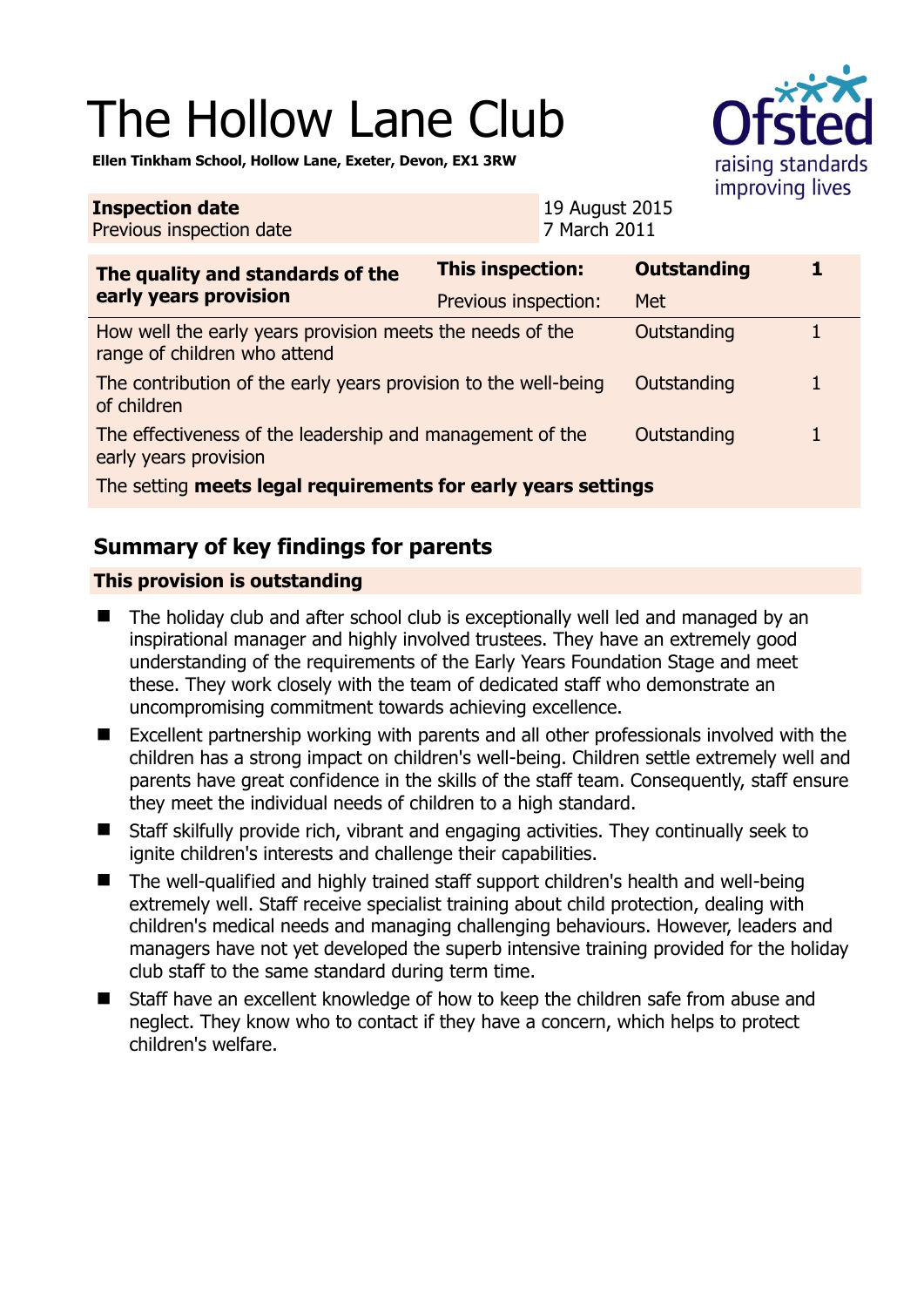# **What the setting needs to do to improve further**

#### **To further improve the quality of the early years provision the provider should:**

■ ensure supervision continues at a high standard to focus on developing training needs throughout the year to complement the current intensive staff training programme for the summer holiday club.

#### **Inspection activities**

- The inspector observed children's play during a range of activities.
- The inspector held discussions and carried out a joint observation with the manager.
- The inspector sought and took account of parents' and carers' views.
- The inspector sampled a range of documentation including children's care plans, the self-evaluation processes, and policies and procedures.
- $\blacksquare$  The inspector met with the leadership team and trustees.

#### **Inspector**

Jean Essom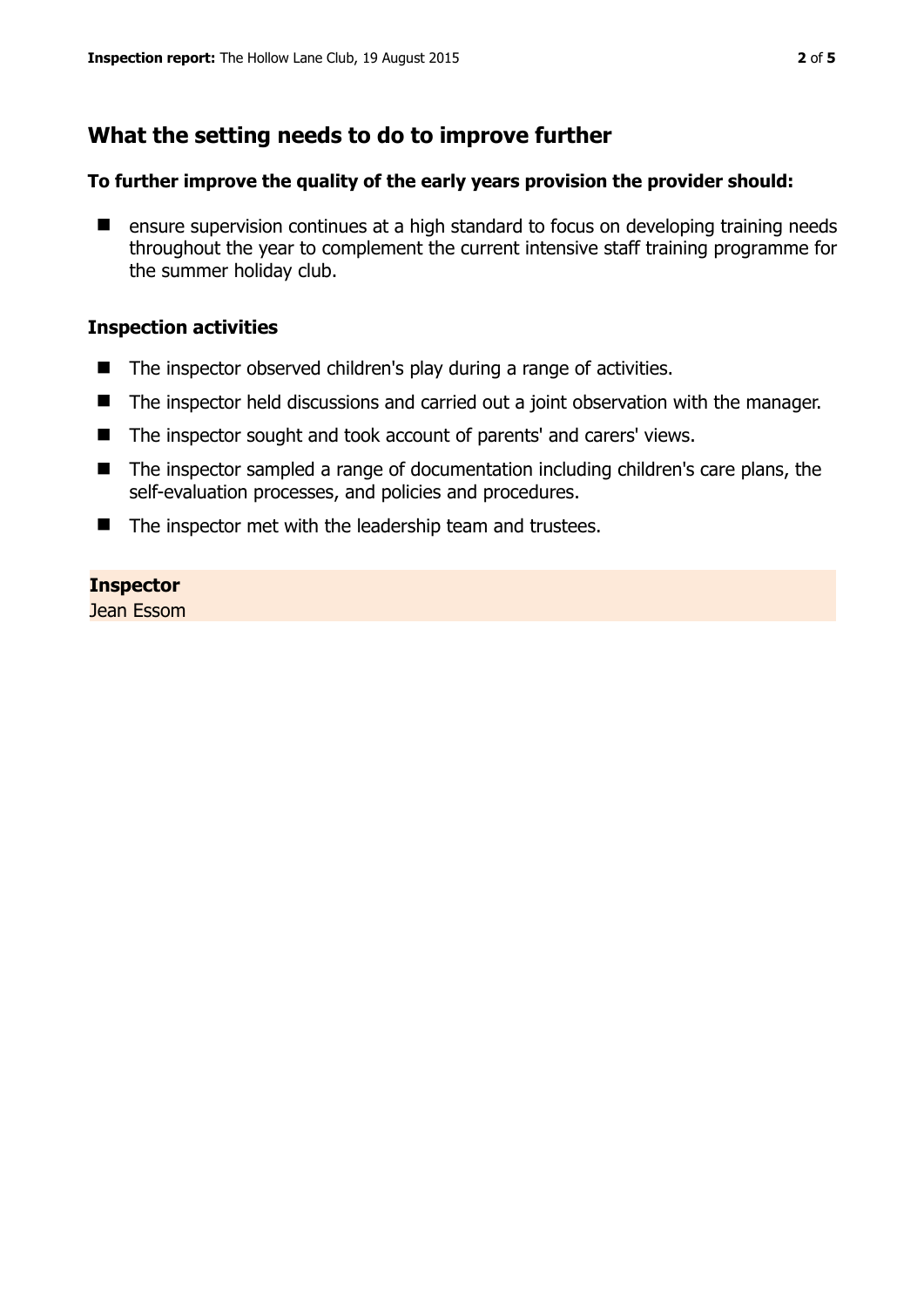## **Inspection findings**

#### **How well the early years provision meets the needs of the range of children who attend. This is outstanding**

Dedicated staff show an uncompromising commitment towards achieving excellence. For example, staff use intensive interactions to promote the communication skills of children with special educational needs and/or disabilities. Staff make exceptional use of sign language and pictures to support their communication with children. Children are encouraged to develop new skills at their own pace. During a swimming lesson, children explore and investigate the water with sieves and watering cans. They enjoy the freedom of movement with the support of staff. The highly challenging activities offered are adapted to ensure all children are able to access them. For example, children enjoy iceskating and canoeing in wheelchairs. Staff observe and evaluate children's levels of involvement and enjoyment in the activities. They discuss the children's interests at home daily so they plan activities that children will enjoy, such as bowling.

#### **The contribution of the early years provision to the well-being of children is outstanding**

Staff treat children with a great deal of respect, which results in a harmonious, caring environment where every child is valued. Parents commend staff for the exceptional care and commitment they provide for their children. Staff value guidance from external specialists and draw upon a wealth of experience available at the school the children attend. The children's familiar school surroundings provide a base for the club with many staff who work or volunteer at the school helping them to access activities. Siblings are welcomed, enjoying the experiences the club offers and spending quality time with their brothers and sisters. Therefore, staff develop strong partnerships with the family and provide a strong emotional well-being for all children.

#### **The effectiveness of the leadership and management of the early years provision is outstanding**

The leadership team and trustees work exceptionally well together. Leaders and managers are extremely successful at evaluating the success of each holiday club. Priorities for improvement are astute and exceptionally well targeted. Children are encouraged to express their views about the activities provided in a variety of ways and are involved in designing areas, such as the outdoor playground. For example, in response to children's ideas staff have improved the outdoor resources for the younger children. Leaders ensure staff implement the effective policies and procedures to guide their already excellent practice. Children's health, safety and well-being remain their priority. The staff have excellent links with the school that the children attend. They share information about the children to ensure a consistent approach to their needs, which helps to complement their learning at school. Many of the school staff offer their services to the club and share their experience and knowledge of the children to ensure they have a fun packed time.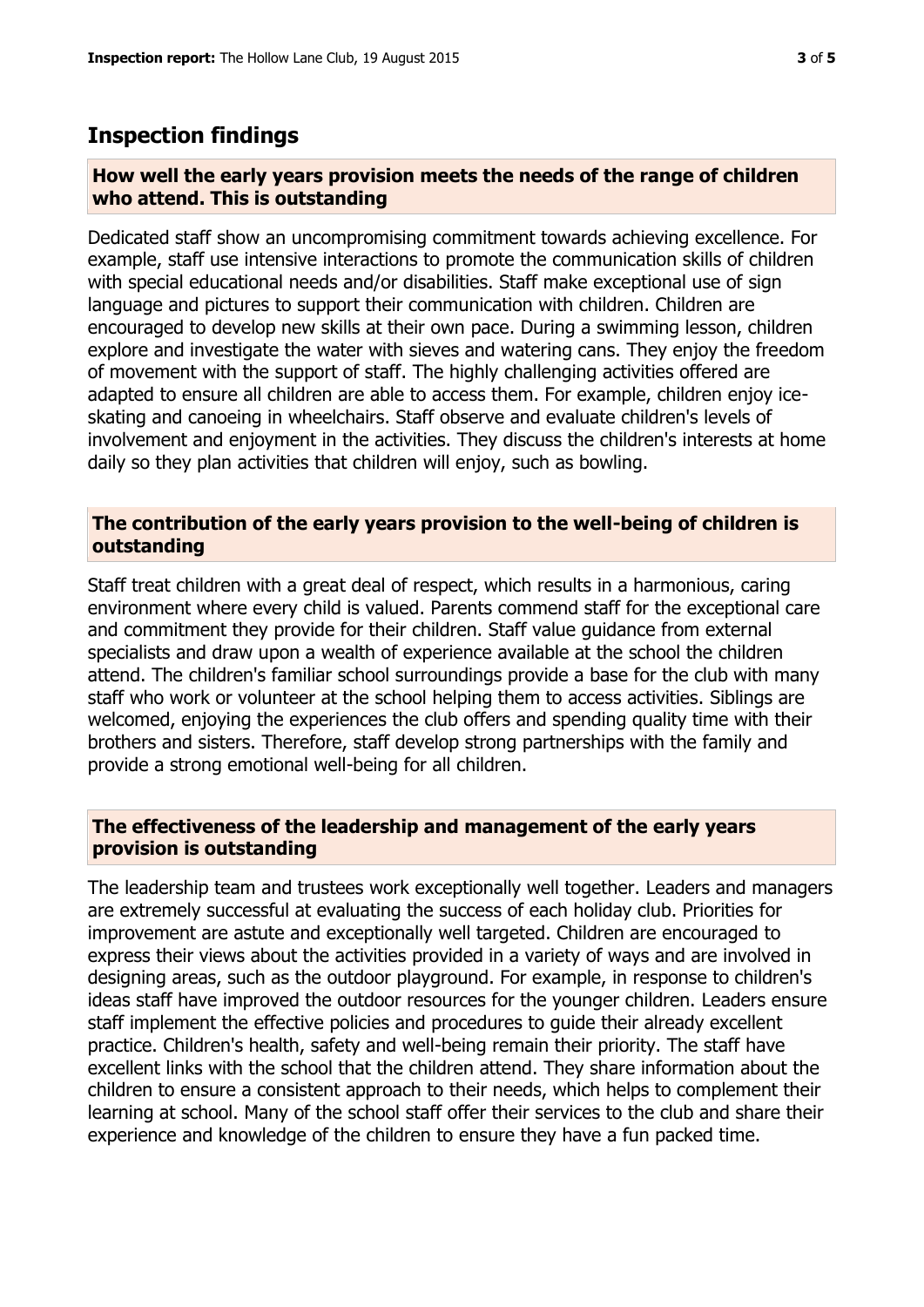# **Setting details**

| Unique reference number       | EY291660                       |
|-------------------------------|--------------------------------|
| <b>Local authority</b>        | Devon                          |
| <b>Inspection number</b>      | 812830                         |
| <b>Type of provision</b>      | Out of school provision        |
| <b>Registration category</b>  | Childcare - Non-Domestic       |
| Age range of children         | $3 - 8$                        |
| <b>Total number of places</b> | 45                             |
| Number of children on roll    | 3                              |
| <b>Name of provider</b>       | The Hollow Lane Club Committee |
| Date of previous inspection   | 7 March 2011                   |
| <b>Telephone number</b>       | 01392 463823                   |

The Hollow Lane Club registered in 2005. The club is based at the Ellen Tinkham Special School. During term time, the club runs from 3.30pm to 6pm every Monday and Tuesday and from 10am to 4pm on one Saturday per calendar month. The club also has a holiday play scheme for 12 days over three or four weeks in the summer. There are 48 members of staff; of these, five hold qualified teacher status and five hold childcare qualifications at level 3 or above. An on-site paediatric nurse and physiotherapist also support the team.

This inspection was carried out by Ofsted under sections 49 and 50 of the Childcare Act 2006 on the quality and standards of provision that is registered on the Early Years Register. The registered person must ensure that this provision complies with the statutory framework for children's learning, development and care, known as the Early Years Foundation Stage.

Any complaints about the inspection or the report should be made following the procedures set out in the guidance 'Complaints procedure: raising concerns and making complaints about Ofsted', which is available from Ofsted's website: www.gov.uk/government/organisations/ofsted. If you would like Ofsted to send you a copy of the guidance, please telephone 0300 123 4234, or email enquiries@ofsted.gov.uk.